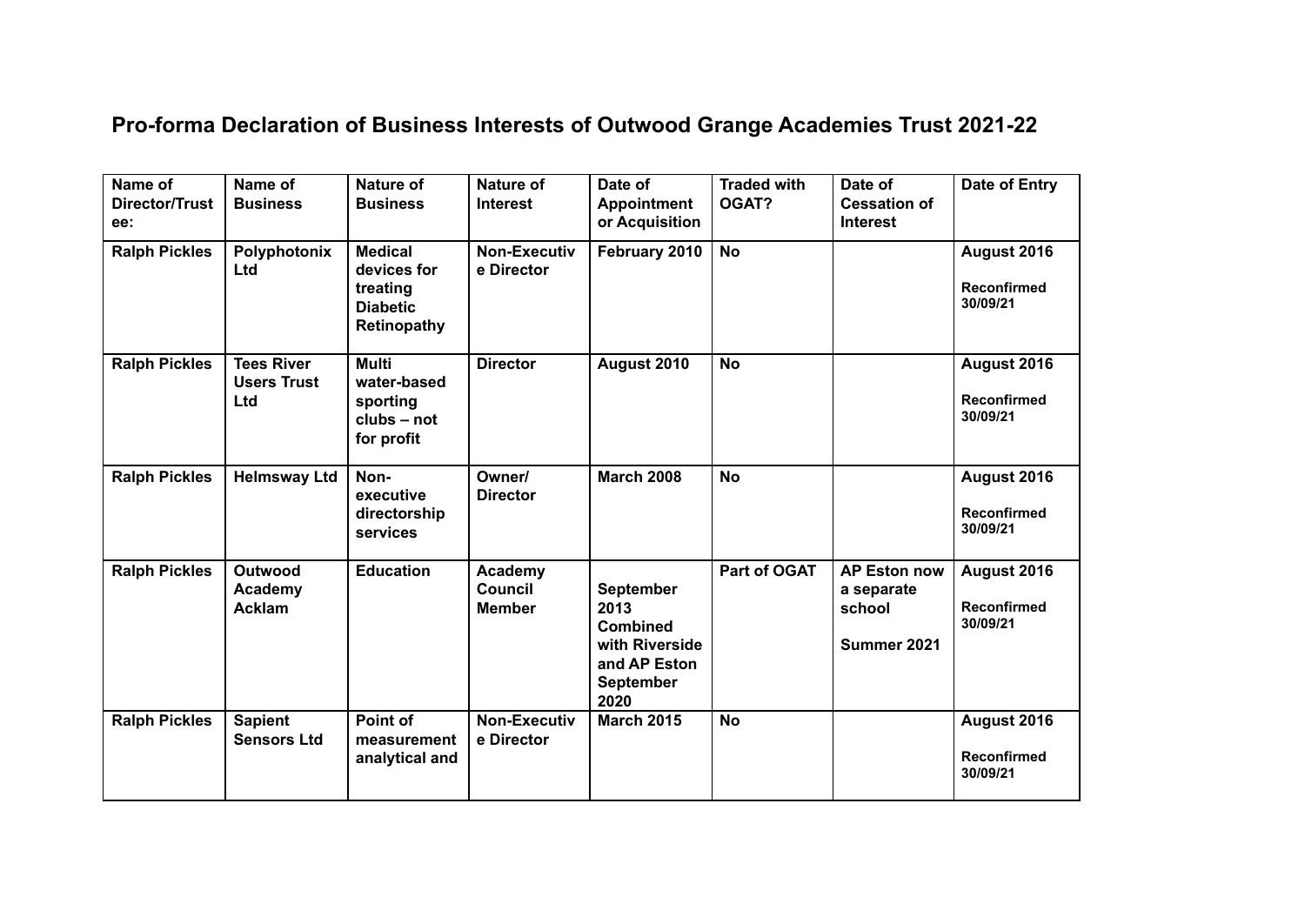|                      |                                                                          | diagnostic<br><b>instruments</b>                                                            |                                                                                           |                        |                                                                         |                  |                                                                    |
|----------------------|--------------------------------------------------------------------------|---------------------------------------------------------------------------------------------|-------------------------------------------------------------------------------------------|------------------------|-------------------------------------------------------------------------|------------------|--------------------------------------------------------------------|
| <b>Ralph Pickles</b> | <b>Prince's Trust</b>                                                    | <b>Charity</b><br>working to<br>support<br>young people                                     | N E Dev<br><b>Committee</b><br><b>Member</b>                                              | <b>July 2015</b>       | Yes but RP<br>not involved<br>in Prince's<br><b>Trust</b><br>operations |                  | August 2016<br><b>Reconfirmed</b><br>30/09/21                      |
| <b>Ralph Pickles</b> | The Career's<br>& Enterprise<br>Company                                  | <b>Government</b><br>sponsored<br>agency to<br>promote<br>careers<br>guidance in<br>schools | <b>Member of</b><br>The Career's<br>& Enterprise<br>Company<br><b>Ambassador</b><br>Group | $27th$ January<br>2017 | Yes but RP<br>not involved<br>in operations                             |                  | 28 <sup>th</sup> January<br>2017<br><b>Reconfirmed</b><br>30/09/21 |
| <b>Ralph Pickles</b> | <b>Outwood</b><br>Academy<br><b>Bishopsgarth</b>                         | <b>Education</b>                                                                            | Academy<br>Council<br><b>Member</b>                                                       | January 2017           | Part of OGAT                                                            |                  | January 2017<br><b>Reconfirmed</b><br>30/09/21                     |
| <b>Ralph Pickles</b> | <b>Outwood</b><br>Academy<br>Easingwold                                  | <b>Education</b>                                                                            | Academy<br>Council<br><b>Member</b>                                                       | <b>June 2017</b>       | Part of OGAT                                                            | <b>July 2021</b> | <b>June 2017</b><br><b>Reconfirmed</b><br>30/09/21                 |
| <b>Ralph Pickles</b> | <b>Outwood</b><br><b>Alternative</b><br><b>Provision</b><br><b>Eston</b> | <b>Education</b>                                                                            | Academy<br>Council<br><b>Member</b>                                                       | September<br>2021      | Part of OGAT                                                            |                  | September<br>2021                                                  |
| <b>Ralph Pickles</b> | Institute of<br><b>Directors</b>                                         | <b>National</b><br><b>Institution</b>                                                       | <b>Vice Chair</b><br><b>Yorkshire and</b><br><b>North East</b><br><b>Region</b>           | <b>July 2021</b>       | <b>No</b>                                                               |                  | September<br>2021                                                  |